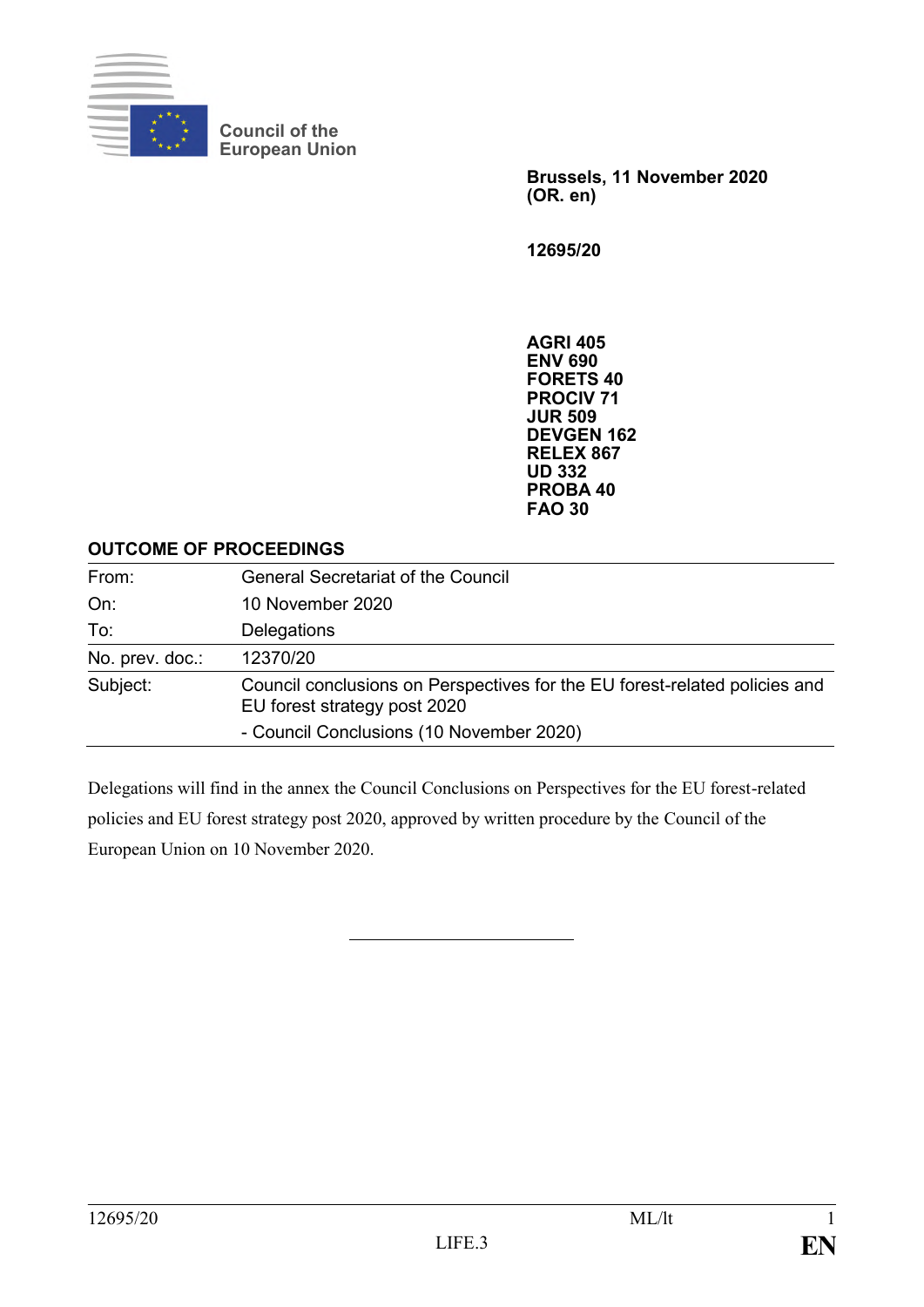### **DRAFT COUNCIL CONCLUSIONS**

### **on Perspectives for the EU forest-related policies and EU forest strategy post 2020**

# **THE COUNCIL OF THE EUROPEAN UNION**

- 1. **RECALLING** the latest Council discussions on a EU forest strategy post 2020, the Council Conclusions of 15 April 2019**<sup>1</sup>** and the exchange of views of Ministers at the AGRIFISH Council on 14 October 2019 stressing the need for a strengthened post 2020 EU forest strategy**<sup>2</sup>** ;
- 2. **UNDERLINING** the international commitments of the European Union (EU) and its Member States to the 2030 Agenda and its Sustainable Development Goals (SDGs), the Paris Agreement, United Nations Convention to Combat Desertification (UNCCD), United Nations Convention on Biological Diversity (CBD) and the UN Strategic Plan for Forests with the Global Objectives on Forests as global framework for forest-related policies;
- 3. **FURTHER UNDERLINING** the relevance of the Common Agriculture Policy post 2020, the European Green Deal, including the EU Biodiversity Strategy for 2030, the Communication on Stepping Up EU Action to Protect and Restore the World's Forests as well as the expected global biodiversity framework to be adopted at the CBD COP15 as an evolving context for EU's forest-related policies;
- 4. **RECOGNIZING** the principles, resolutions and decisions of the FOREST EUROPE ministerial process as well as its continuous work on defining, monitoring and reporting on sustainable forest management;

<sup>1</sup>  $\frac{1}{2}$  8609/19

**<sup>2</sup>** 12921/19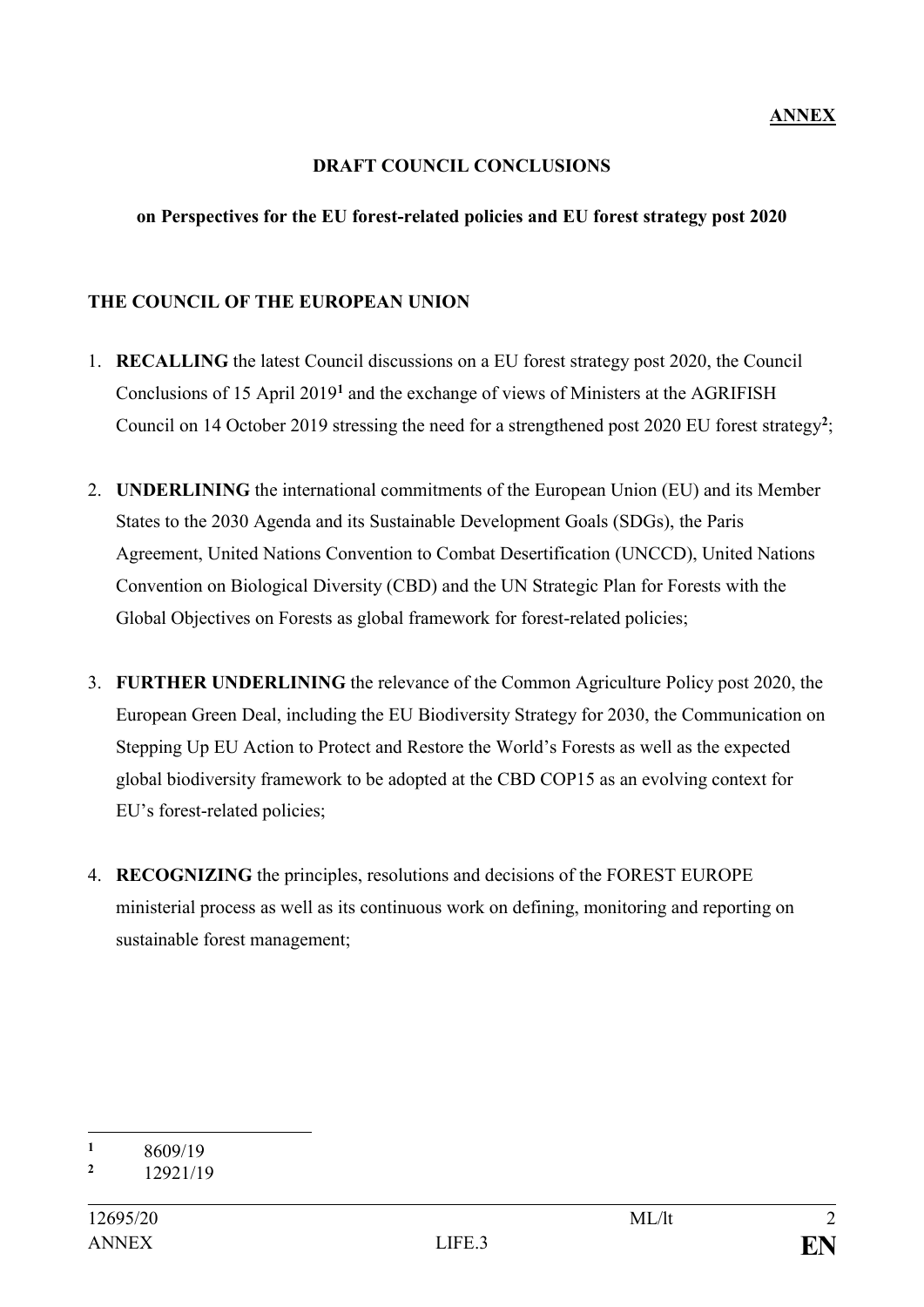5. **RECALLING** the findings of the IPCC Special Report on Climate Change and Land and the IPBES Global Assessment on Biodiversity and Ecosystem Services;

# **URGENCY and KEY PRINCIPLES**

- 6. **REITERATES** its **CALL ON** the Commission for ensuring consistency and coherence of EU forest-related policies after 2020 and, as a matter of urgency, the need for a new balanced and strengthened post 2020 EU Forest Strategy, developed together with Member States and stakeholders, supporting and complementing forest policy at national and subnational level, and **STRESSES**:
	- a) the importance of the contribution of healthy and resilient forests, forest ecosystems and the forest-based sectors to the timely achievement of the SDGs, as well as for the implementation of the European Green Deal;
	- b) the continued support for a holistic approach, addressing in a balanced way the three dimensions of sustainability, and taking into account the diversity and different characteristics of European forests in their ecologic, economic and social dimensions as well as the complexity of ownership patterns;
	- c) the need for a clear vision, objectives and strategic orientations, as well as a concrete action plan, to be developed together with Member States, for EU forests beyond 2020 and a robust review framework, to track the implementation and progress of the EU Forest Strategy, building on national data and information, while avoiding unnecessary additional administrative burdens;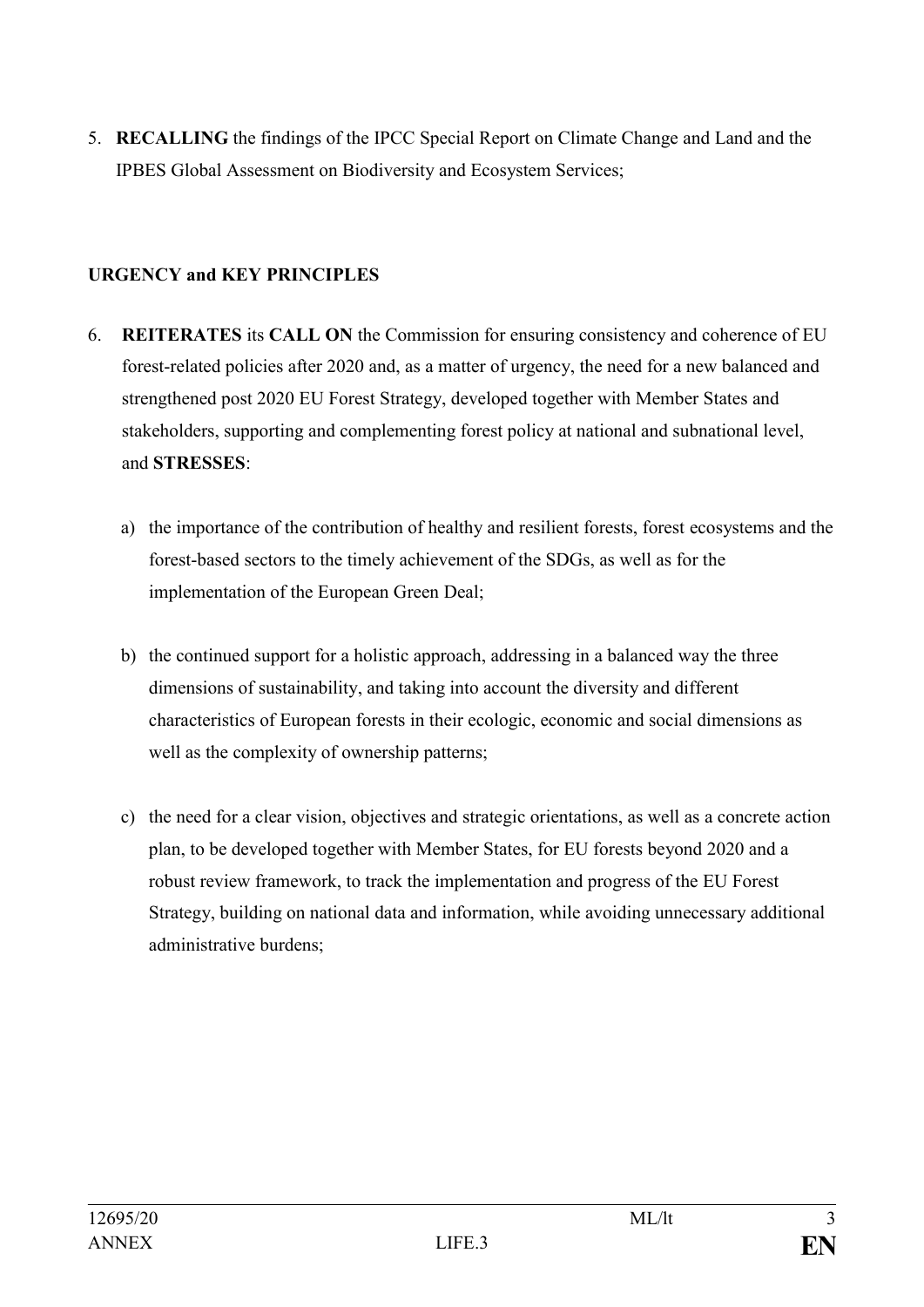- d) the need to strategically address increasing fragmentation of EU forest-related policies and improve their coordination and coherence, in particular with respect to the EU Biodiversity Strategy for 2030, the EU Farm-to-Fork Strategy, the upcoming EU Adaptation Strategy, the EU Climate and Energy framework and upcoming EU Climate Law, the EU Bioeconomy Strategy, the CAP Strategic Plans, the EU taxonomy for sustainable activities and relevant international agreements, such as the three Rio Conventions and the UN Strategic Plan for Forests, as well as of EU forest-related positions in international processes;
- e) the importance of sustainable forest management and the multifunctional role of forests, as defined and agreed upon by the EU and its Member States notably in the framework of FOREST EUROPE Resolutions H1 and L1, as continued overall guiding principles;
- f) the wide range of expertise and instruments available in the private and public forest sector and research organisations of EU Member States to advance sustainable forest management and the multifunctional role of forests;
- g) that, although the EU has a variety of forest-related policies, the Treaty on the Functioning of the EU makes no reference to a common EU forest policy, the responsibility for forests lies with the Member States and all forest-related decisions and policies in the EU must respect the principle of subsidiarity and Member States' competence in this field;
- h) the important role of the Standing Forestry Committee as well as the Civil Dialogue Group on Forestry and Cork, as the main fora for exchange of information and providing opinions, advice and expertise to the Commission on the various policies and initiatives relevant to forests and the forest-based sector and the need to further actively promote interaction between these two and other advisory groups;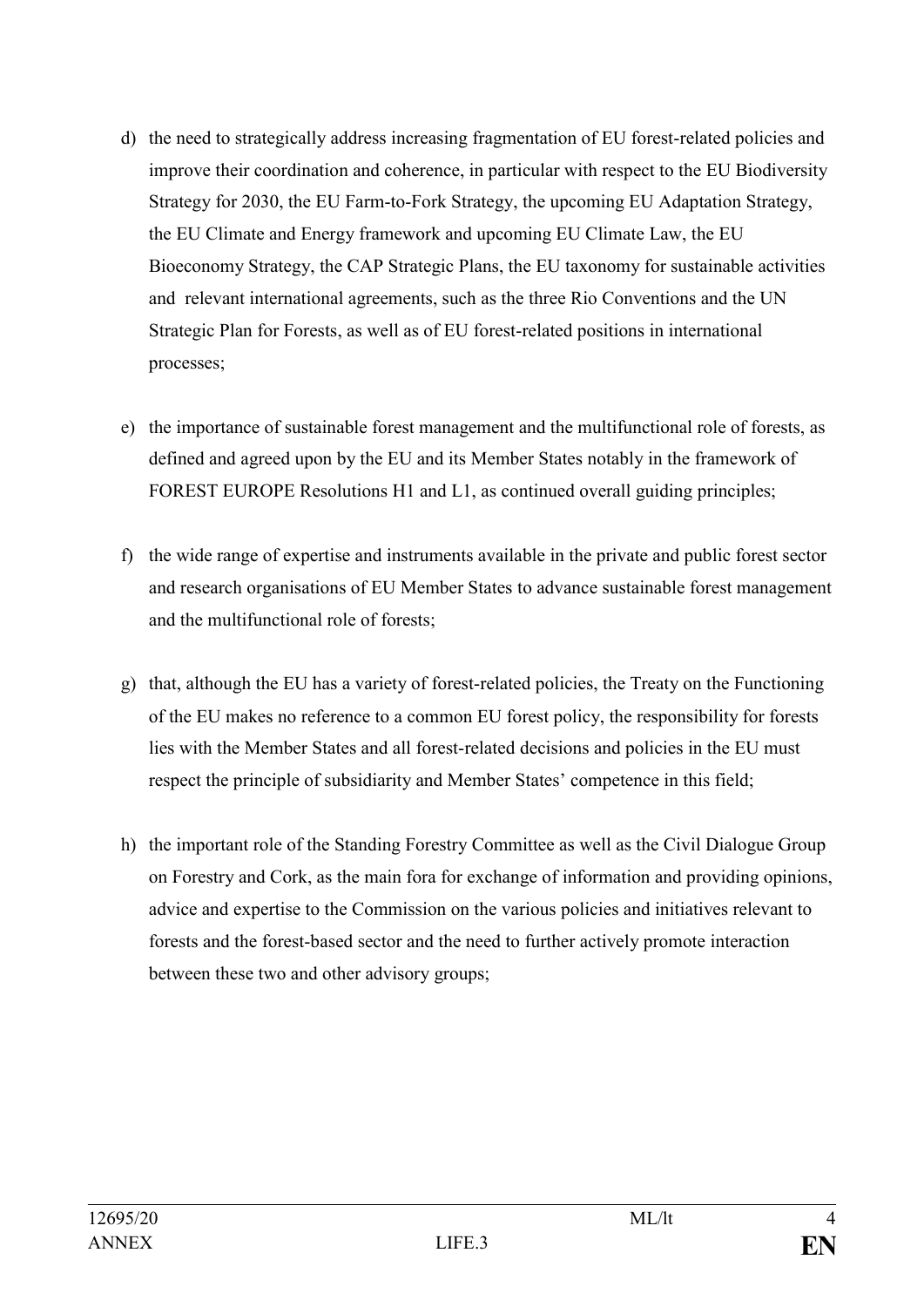# **PROPOSALS FOR STRENGTHENED AND AMBITIOUS ACTIONS**

- 7. With a view to strengthening the post 2020 EU Forest Strategy and forest-related policies of the EU in terms of their impact, complementary and supportive to Member States own policies, particularly with respect to maintaining, further promoting and enhancing sustainable forest management, including protection, restoration, afforestation and reforestation, **INVITES** the Commission to take the following concrete aspects into account:
	- a) **TO CONSIDER** the Sustainable Development Goals as the overall guiding framework for the EU Forest Strategy post 2020, in line with the UN Strategic Plan for Forests, in order to better **PROMOTE** and **COMMUNICATE** the multifunctional role of forests and sustainable forest management as a nature-based solution for multiple contributions to several other EU strategies and sustainability-related policies and actions, thus also supporting dialogue with the civil society and forest-related stakeholders, taking due attention to the various debates on forests and forestry taking place in the society and contributing to a leading role of the EU in implementing the 2030 Agenda;
	- b) **TO TAKE INTO ACCOUNT** the European Green Deal as a new policy framework at EUlevel and the forest-related objectives as laid out in relevant EU strategies such as the EU Biodiversity Strategy when developing the new EU Forest Strategy and the need for the Commission to provide a thorough impact assessment for any forest-related instruments that the Commission may put forward, in line with the Interinstitutional Agreement on Better Lawmaking;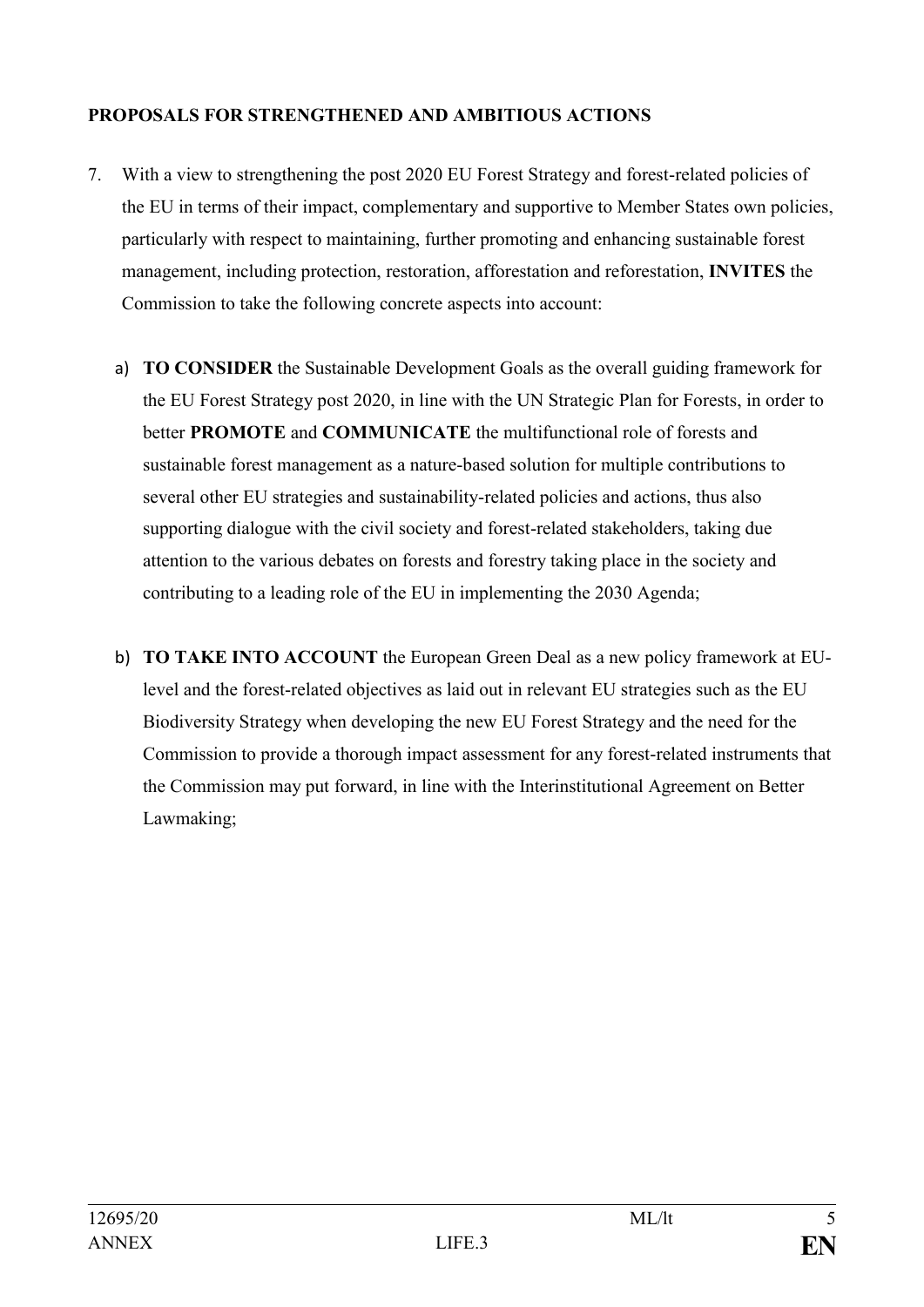- c) **TO ENSURE** coherence in all forest-related matters at EU level while **ADDRESSING** in particular the following urging subjects:
	- i. **ENHANCING** resilience and adaptation to climate change of existing and additionally established European forests, through sustainable forest management and its multifunctional approach and building on sound research and knowledge, evidence and monitoring, including on genetic variation, thus reducing the risks and large-scale effects of biotic and abiotic disturbances exacerbated by climate change and land abandonment, specifically maintaining and increasing their climate change mitigation potential and reflecting the impact of current damages to forests towards the EU climate objectives;
	- ii. **PROMOTING** and **ENHANCING** the forests' and forest-based sector's contribution to the EU-wide bio- and circular economy, leading to more green economic infrastructure, innovative products and technologies, forest-based livelihoods, decent green jobs and viable rural areas as well as to enhanced mitigation of climate change through the use of wood from sustainable and renewable sources;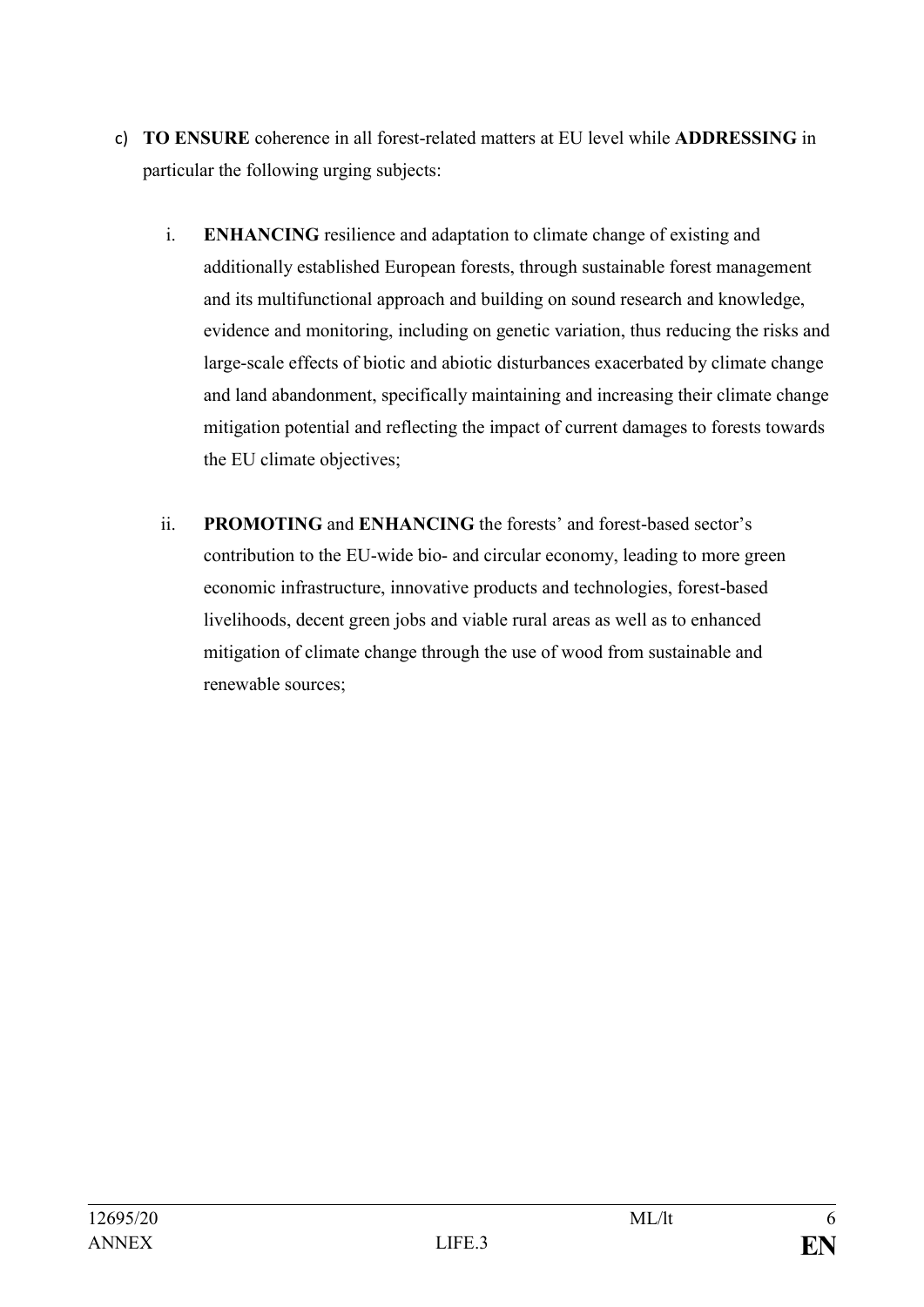- iii. **MAINTAINING** and **ENHANCING** forest biodiversity and ecosystem services, building in a coherent manner on the forest-related objectives of the EU Biodiversity Strategy, and among others on the network 'INTEGRATE' as a good example of a Member States driven initiative, supported by the Standing Forestry Committee, in order to enhance collaborative and cross-border work, research and knowledge sharing on enhanced integration of nature conservation into sustainable forest management and developing innovative instruments like scientifically-based schemes for payments for ecosystem services, including in synergy with climate change objectives, and means to advance close-to-nature forestry.
- d) **UNDERSCORING** the relevance of rural development forestry measures of the Common Agriculture Policy for supporting implementation of sustainable forest management, including maintaining and enhancing forest biodiversity and ecosystem services, as well as of other possible EU financial instruments, reducing administrative burden in the forestry measures and in state aid generally, **TO ESTABLISH** a regular exchange and knowledge sharing platform, e.g. under the Standing Forestry Committee, among Commission, Member States and stakeholders on best practices and innovative solutions for supporting implementation of forestry measures and facilitating uptake of available funding;